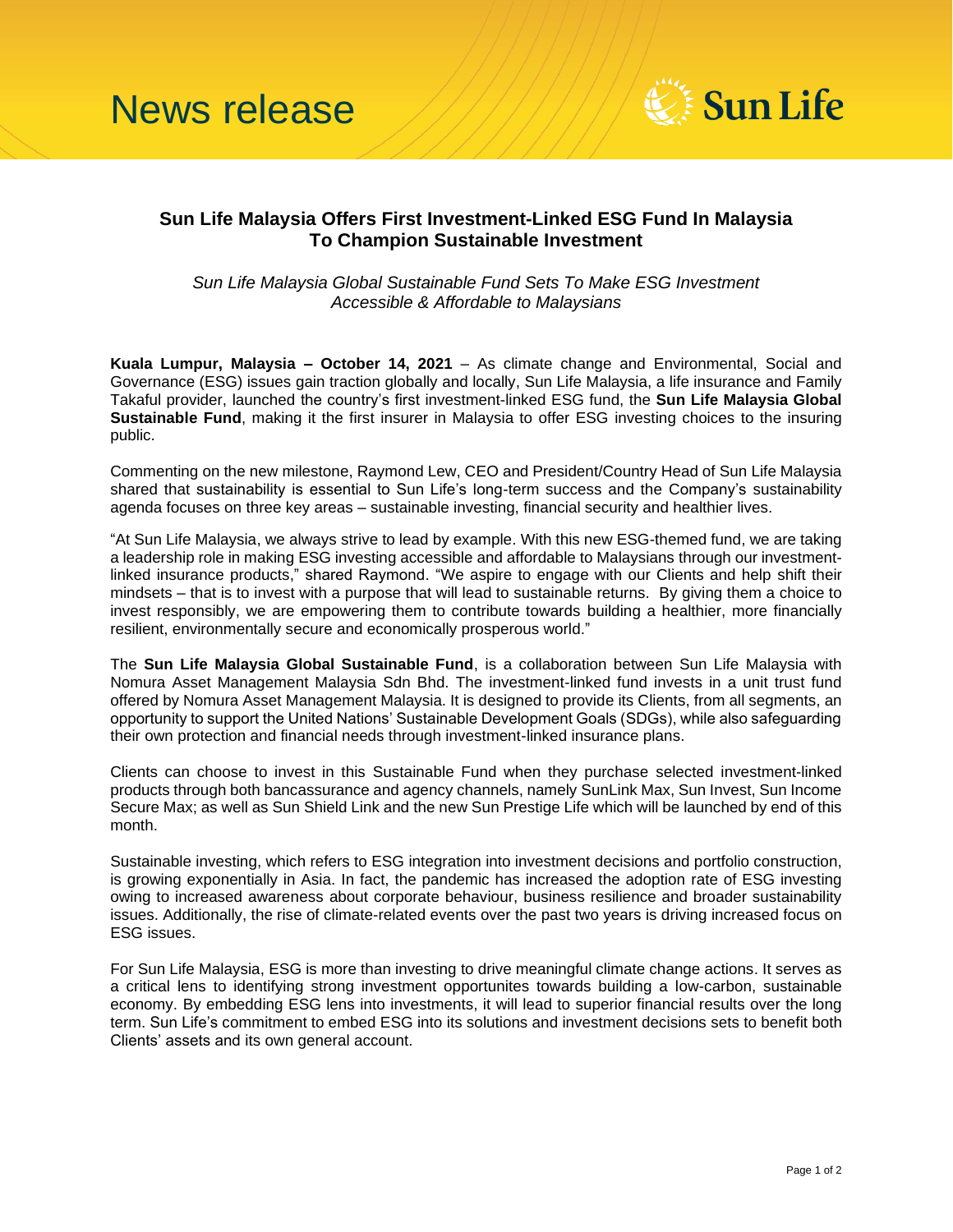According to Lew, ESG investing offers a real solution for Clients to fulfil their protection goals as well as ethical and moral priorities, at the same time, it is proving to be a much more resilient investment choice during crisis.

"We believe ESG investing will be the new reality. By tapping these sustainable investment opportunities, we are enabling our Clients to take positive steps towards financial security, close protection gaps and at the same time, being part of a sustainable economy. We are proud to be leading the way with this first investment-linked ESG fund in Malaysia and we look forward to welcoming more like-minded Malaysians into our ESG journey," Raymond concluded.

Sun Life Malaysia is part of Sun Life, a global financial services organisation. In 2020, Sun Life commited over CAD\$60 billion in sustainable investments across its general account and third party investments (as at December 31, 2020). It also introduced a new ESG evaluation framework that helps Clients make informed decisions for sustainable investing through Sun Life's Canadian Group Retirement Services business.

In 2021, Corporate Knights named Sun Life as one of the Global 100 Most Sustainable Corporations in the World for the 12th consecutive year. This is a clear testimony of the Group's rigorous sustainability practices, especially in carbon productivity, clean revenue and board gender diversity.

Together, let's commit to a more sustainable future for all Malaysians. The new **Sun Life Malaysia Global Sustainable Fund** is now available for all Malaysians. For more information, visi[t www.sunlifemalaysia.com](http://www.sunlifemalaysia.com/)

**Connect with Sun Life Malaysia** [Facebook](https://www.facebook.com/SunLifeMalaysia/) | [Instagram](https://www.instagram.com/sunlifemalaysia_my/?hl=en) | [YouTube](https://www.youtube.com/user/SunLifeMalaysia) #SunLifeMalaysia #LifeIsBrighterUnderTheSun



## **About Sun Life Malaysia**

Sun Life Malaysia (Sun Life Malaysia Assurance Berhad and Sun Life Malaysia Takaful Berhad) is a joint venture by Sun Life Assurance Company of Canada and Khazanah Nasional Berhad.

As a life insurance and Family Takaful provider, Sun Life Malaysia offers a comprehensive range of products and services to Malaysians across the country and is focused on helping Clients achieve lifetime financial security and live healthier lives. Sun Life Malaysia distributes its products through a range of distribution channels including bancassurance and bancatakaful, agency force, direct marketing and telemarketing, corporate and government business and e-distribution.

Sun Life Assurance Company of Canada is a principal operating life insurance subsidiary of Sun Life Financial Inc., a leading international financial services organisation providing insurance, wealth and asset management solutions to individual and corporate Clients. Sun Life has operations in a number of markets worldwide, including Canada, the United States, the United Kingdom, Ireland, Hong Kong, the Philippines, Japan, Indonesia, India, China, Australia, Singapore, Vietnam, Malaysia and Bermuda. As of June 30, 2021, Sun Life had total assets under management of \$1.36 trillion. For more information, please visit [www.sunlife.com.](http://www.sunlife.com/)

Sun Life Financial Inc. trades on the Toronto (TSX), New York (NYSE) and Philippine (PSE) stock exchanges under the ticker symbol SLF.

For more information, please visit [www.sunlifemalaysia.com.](http://www.sunlifemalaysia.com/)